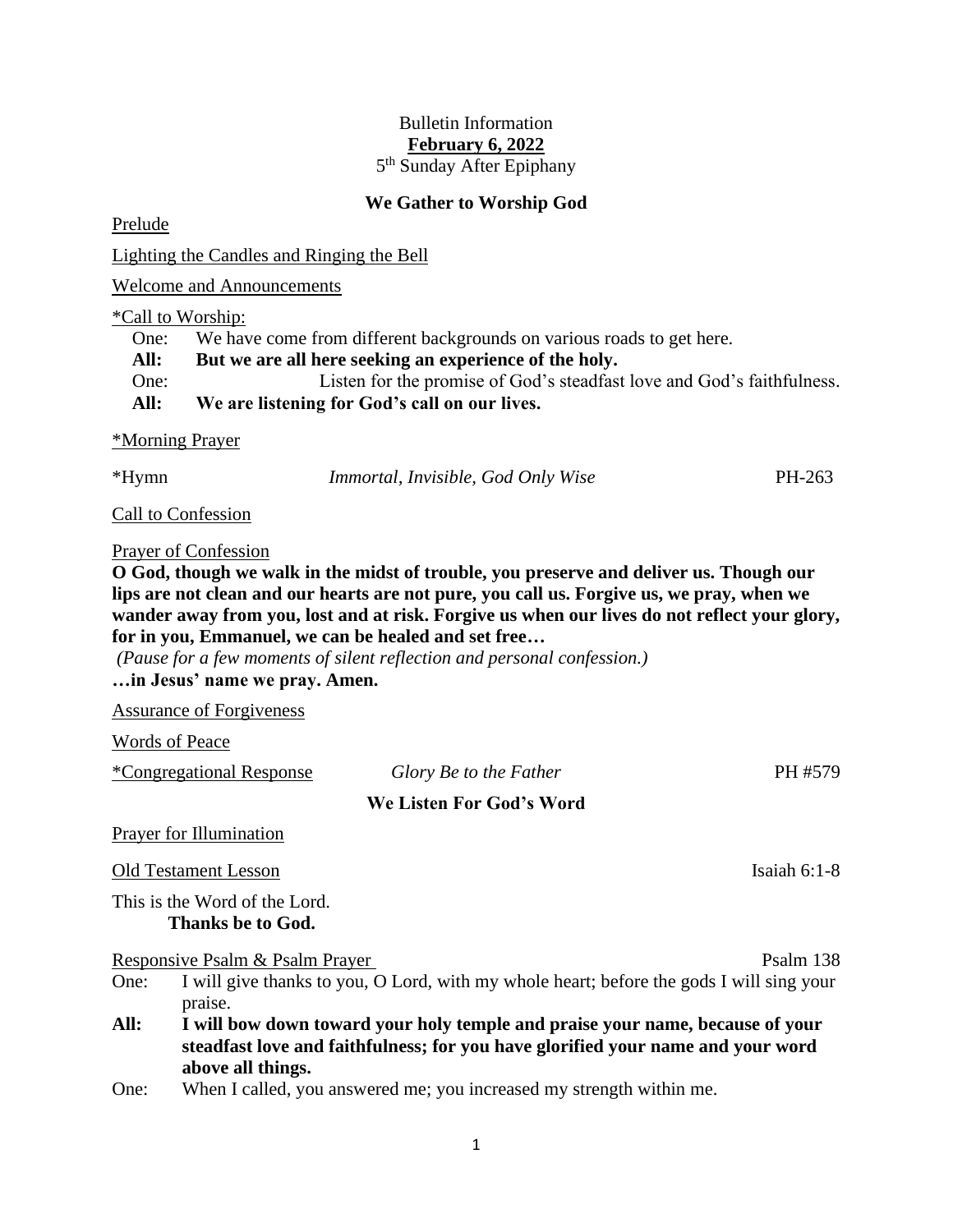| All:            | All the rulers of the earth will praise you, O Lord, when they have heard the                                                                                                                                             |                          |                                                                                             |  |  |  |
|-----------------|---------------------------------------------------------------------------------------------------------------------------------------------------------------------------------------------------------------------------|--------------------------|---------------------------------------------------------------------------------------------|--|--|--|
| One:            | words of your mouth.                                                                                                                                                                                                      |                          |                                                                                             |  |  |  |
| All:            | They will sing of the ways of the Lord, that great is the glory of the Lord.<br>The Lord is high, yet cares for the lowly, perceiving the haughty from afar.                                                              |                          |                                                                                             |  |  |  |
| One:            | Though I walk in the midst of trouble, you keep me safe; you stretch forth your hand                                                                                                                                      |                          |                                                                                             |  |  |  |
| All:            | against the fury of my enemies; your right hand shall save me.<br>You will make good your purpose for me; O Lord, your steadfast love endures<br>forever; do not abandon the works of your hands.                         |                          |                                                                                             |  |  |  |
| One:            | Compassionate God, you look with favor upon the lowly. Keep us safe in the midst of<br>trouble, make known your love in our words and deeds, and bring us to new life<br>through Jesus Christ, our Savior and Lord. Amen. |                          |                                                                                             |  |  |  |
|                 | <b>New Testament Lesson</b>                                                                                                                                                                                               |                          | 1 Corinthians 15:1-11                                                                       |  |  |  |
|                 | This is the Word of the Lord.<br><b>Thanks be to God.</b>                                                                                                                                                                 |                          |                                                                                             |  |  |  |
| Gospel Lesson   |                                                                                                                                                                                                                           |                          | Luke $5:1-11$                                                                               |  |  |  |
|                 | This is the Word of the Lord.<br><b>Thanks be to God.</b>                                                                                                                                                                 |                          |                                                                                             |  |  |  |
| Sermon          |                                                                                                                                                                                                                           | "If You Say So."         |                                                                                             |  |  |  |
|                 |                                                                                                                                                                                                                           | We Respond to God's Word |                                                                                             |  |  |  |
| *Hymn           |                                                                                                                                                                                                                           | Here I Am, Lord          | PH-525                                                                                      |  |  |  |
|                 | Celebration of the Lord's Supper                                                                                                                                                                                          |                          |                                                                                             |  |  |  |
|                 | Invitation                                                                                                                                                                                                                |                          |                                                                                             |  |  |  |
|                 | Great Prayer of Thanksgiving & the Lord's Prayer<br>The Lord be with you.                                                                                                                                                 |                          |                                                                                             |  |  |  |
|                 | Lift up your hearts.                                                                                                                                                                                                      |                          | And also with you.<br>We lift them up to the Lord.                                          |  |  |  |
|                 | Let us give thanks to the Lord our God.                                                                                                                                                                                   |                          |                                                                                             |  |  |  |
|                 | It is right to give our thanks and praise.                                                                                                                                                                                |                          |                                                                                             |  |  |  |
|                 | It is truly right                                                                                                                                                                                                         |                          |                                                                                             |  |  |  |
|                 | Words of Institution                                                                                                                                                                                                      |                          |                                                                                             |  |  |  |
|                 | We Share the Bread and Cup                                                                                                                                                                                                |                          |                                                                                             |  |  |  |
|                 | <b>Prayer After Communion</b>                                                                                                                                                                                             |                          |                                                                                             |  |  |  |
|                 | <b>Invitation to the Offering</b>                                                                                                                                                                                         |                          |                                                                                             |  |  |  |
| <b>Offering</b> |                                                                                                                                                                                                                           |                          |                                                                                             |  |  |  |
|                 | <i><b>*Congregational Response</b></i>                                                                                                                                                                                    | Doxology                 |                                                                                             |  |  |  |
|                 | <b>*Prayer of Dedication</b>                                                                                                                                                                                              |                          |                                                                                             |  |  |  |
|                 | *Affirmation of Faith                                                                                                                                                                                                     |                          | The Nicene Creed (Ecumenical)                                                               |  |  |  |
|                 | seen and unseen.                                                                                                                                                                                                          |                          | We believe in one God, the Father, the Almighty, maker of heaven and earth, of all that is, |  |  |  |

2